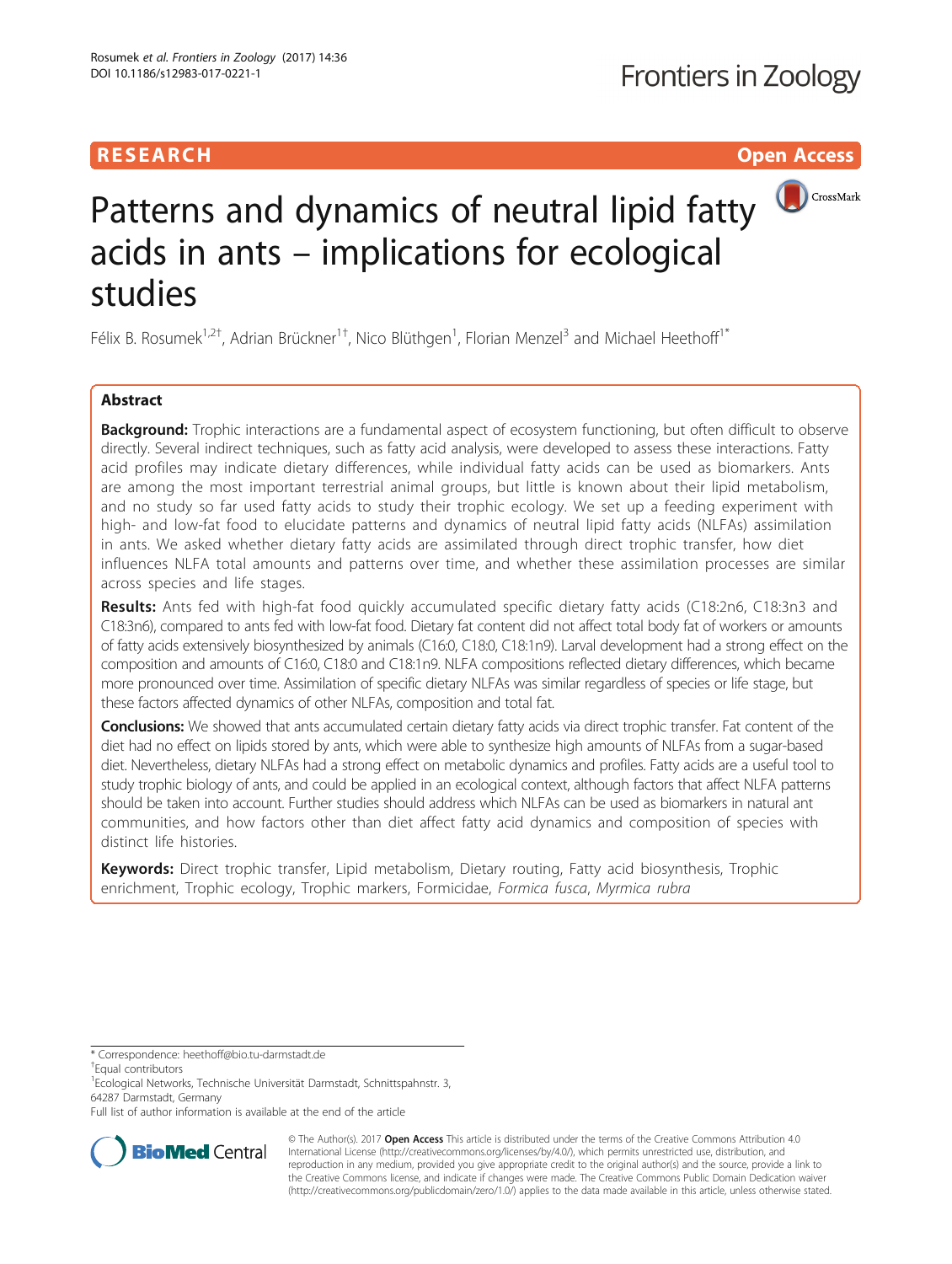# Background

Trophic interactions play a central role in ecosystem processes, shaping complex food webs with multiple paths and levels [[1\]](#page-12-0). The complexity of interactions within communities, however, makes it difficult to assess their nature and long-term outcome solely by field observations. Several complementary approaches were developed to address this issue, such as fatty acid analysis [[2\]](#page-12-0). Fatty acids have been used to study trophic ecology of organisms in aquatic and terrestrial ecosystems [[3, 4](#page-12-0)]. Variation in fatty acid profiles can answer basic questions about spatial and temporal variation in diets, as well as niche partitioning among species [\[3, 5, 6\]](#page-12-0). Also, fatty acids could be used as biomarkers, indicating qualitative and quantitative trophic relationships between organisms [[7](#page-12-0), [8](#page-12-0)]. Many recent studies using fatty acid analysis in terrestrial organisms focused on detritivores, such as Collembola and Nematoda [\[7, 9](#page-12-0)–[14\]](#page-12-0), which established the technique as a useful tool to analyze their feeding interactions in soil food webs [[5](#page-12-0), [15](#page-12-0)–[17](#page-12-0)]. However, fatty acid patterns and dynamics depend on an organism's physiology and composition of its natural diet, which are variable among taxonomic groups. Therefore, basic information on lipid metabolism is needed before the application of fatty acid analyses to study trophic relations of a given animal group.

Ants (Hymenoptera: Formicidae) are among the most abundant groups of invertebrates in terrestrial ecosystems, with a wide variety of feeding habits, nesting sites, and interactions with organisms from all trophic levels [[18\]](#page-12-0). Many ant species have a cryptic behavior, which is difficult to study directly (e.g., living underground, inside the leaf-litter or in tree canopies). Moreover, in diverse ecosystems, dozens of species can coexist simultaneously in a given stratum [[19](#page-12-0)]. Thus, complementary techniques are needed to study their trophic ecology. Stable isotopes, for instance, have been extensively used to address many questions in ant ecology [\[20](#page-12-0)–[22\]](#page-12-0). The application of DNA barcoding, another modern technique, is still incipient for ants [[23](#page-12-0)–[25\]](#page-12-0). Surprisingly, no study so far tested the applicability of fatty acids to understand trophic ecology of ants.

Ants in general are regarded as omnivorous, feeding on a combination of living prey, dead arthropods, seeds and plant exudates. Less common are specialized feeding habits such as fungus cultivation and predation exclusively upon certain arthropod groups, as well as use of unusual resources such as pollen, animal excrements or mushrooms [[18, 26](#page-12-0)–[29\]](#page-13-0). Fatty acids from the diet could be incorporated without modification (i.e. through direct trophic transfer), or actively modified in response to environmental factors and physiological needs [\[4](#page-12-0), [30](#page-13-0), [31](#page-13-0)]. Many ant species primarily feed on sugars usually obtained from floral and extra-floral nectar or honeydew

[[32\]](#page-13-0). Like all higher organisms, they can synthesize a set of fatty acids from carbohydrates via a decarboxylative Claisen condensation [\[33](#page-13-0)]. Fatty acids are mainly stored as neutral lipid fatty acids (NLFAs), which mostly consist of triglycerides, the principal component of the insect fat body [\[30](#page-13-0), [34\]](#page-13-0). The biosynthesis of saturated palmitic (C16:0) and stearic acids (C18:0) and monounsaturated oleic acid (C18:1n9) seems to be widespread among insects, and correspondingly these fatty acids are the most abundant in their bodies [[30\]](#page-13-0). On the other hand, the ability to synthesize polyunsaturated fatty acids, such as linoleic acid (C18:2n6), is highly variable among species [[35, 36](#page-13-0)]. However, the details of these physiological processes in ants are poorly understood, and there are no studies specifically addressing dynamics of dietary fatty acids assimilation in this important insect group. Knowing which fatty acids can be unambiguously related to food sources, and how well the overall fat composition of ants reflects their diet after any metabolic modification, are crucial steps to apply fatty acid analysis in an ecological context.

Considering the potential use of fatty acids to understand trophic relations, and the lack of information about lipid metabolism in ants, we aim to elucidate patterns and dynamics of neutral lipid fatty acids in ants. We provided ants with high- and low-fat food in a nochoice feeding experiment, and compared the fatty acid profiles of ant workers and larvae over a period of 8 weeks. We specifically ask: (1) whether NLFA amounts and compositions are affected by a high- and a low-fat diet; (2) whether dietary fatty acids are accumulated in the ants' body via direct trophic transfer; (3) how dietary fatty acids shape NLFA patterns over time; (4) whether these patterns and dynamics are the same in different species and life stages.

# Methods

# Studied species

The experiment was performed with colonies reared in the laboratory, during November and December 2016. We chose two species, common and widespread in the Northern hemisphere, which represent the largest Formicidae subfamilies: Formica fusca Linnaeus 1758 (Formicinae) and Myrmica rubra Linnaeus 1758 (Myrmicinae). Both have in nature a similar and generalized diet of living and dead arthropods, nectar and honeydew [[37, 38\]](#page-13-0), and can thus be reared in the laboratory with a single artificial diet. Six colonies of each species were purchased from Antstore (Berlin, Germany) where ants were fed on an unstandardized diet of honey and dead flies. All colonies had one queen and between 9 and 12 (*F. fusca*) and 15–20 (*M.* rubra) workers. Colonies of M. rubra were reproductive during the whole experiment, with lower numbers of eggs and larvae towards the end. For *F. fusca*, larvae were only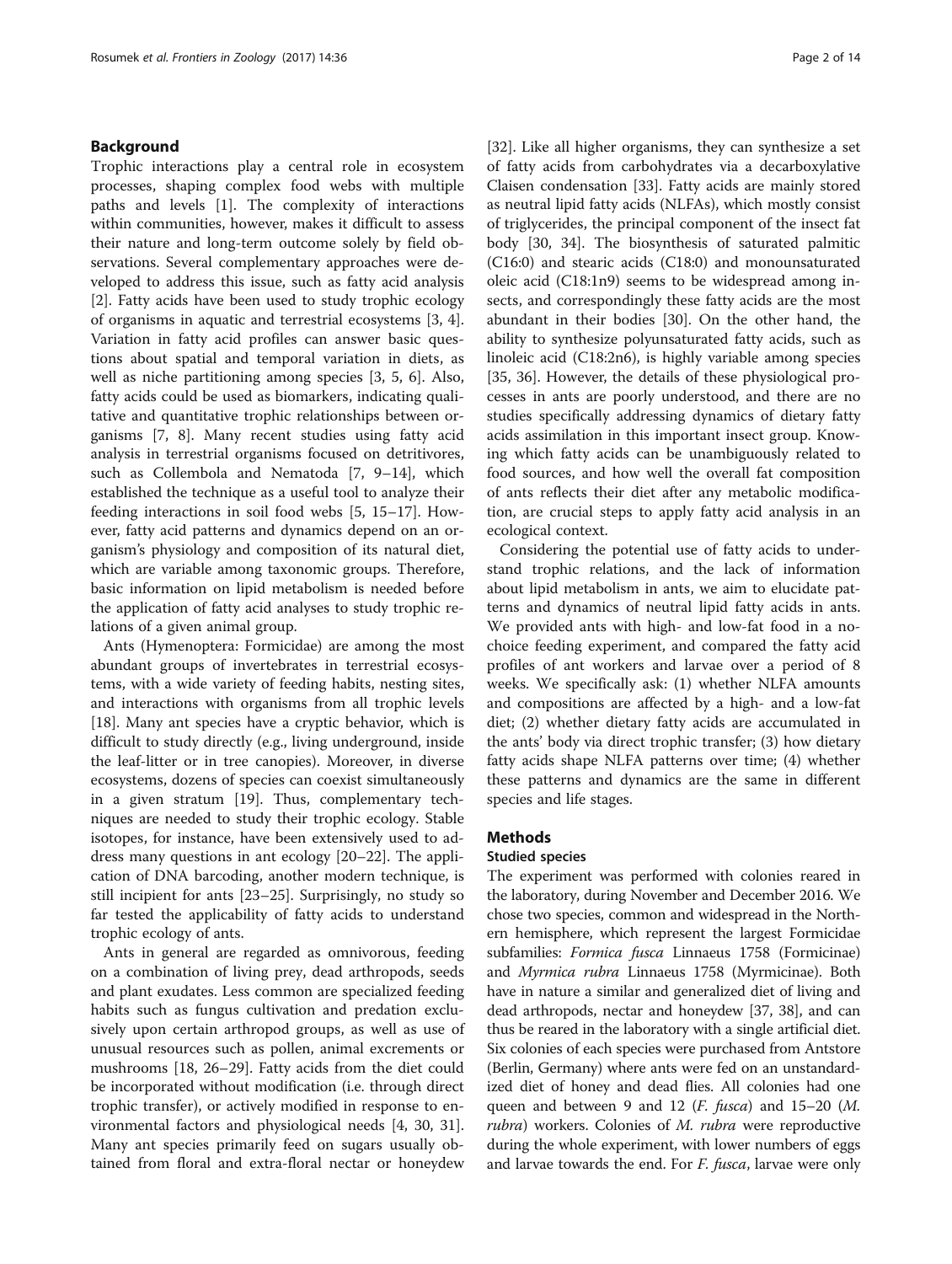observed in two colonies in the last week of the experiment. Colonies were kept at a constant temperature of 25 °C and provided three times per week with water and food ad libitum.

#### Low- and high-fat treatments

Three colonies of each species received a low-fat treatment, whereas the remaining three received a high-fat treatment. As low-fat food we used a standardized recipe, suitable for breeding several ant species [[39](#page-13-0)]. It contained 5 g agar, 1 g table salt (NaCl), 1 g vitaminmineral mix powder (Altapharma, Burgwedel, Germany), 62 ml honey and 1 chicken egg homogenized in 500 ml hot water. The high-fat food followed the same recipe, with addition of 60 ml linseed oil (organic quality, Alnatura, Bickenbach, Germany). The mixture was stirred until it was cool and solid, to avoid separation of the aqueous and fatty phases. Both food mixtures were stored in a freezer at −20 °C until use, and food samples were taken for chemical analysis.

#### Experimental design

Before beginning the feeding experiment, we collected one worker per colony for fatty acid analysis (= week 0). Workers were chosen randomly from inside and outside the nest (a glass vial kept inside a plastic box). In addition, one larva of M. rubra was collected per colony. After starting to apply the treatments, we sampled one worker and one larva in the same way, every week for 8 weeks. Larva sample sizes were smaller from week 5 onwards, because some colonies were not reproductive anymore. In the last week, we also collected the queens for analysis (6 F. fusca and 5 M. rubra, since one queen died at the beginning of the experiment). All samples were immediately frozen at −20 °C until extraction.

#### Fatty acid analysis

Total lipids were extracted from the ants using 1 ml of a chloroform:methanol mixture, 2:1  $(v/v)$  over a period of 24 h [[40, 41](#page-13-0)]. Ants were directly refrozen after extraction and subsequently dried for 48 h at 50 °C and weighed with a microbalance (Mettler Toledo, XS3DU, Columbus, USA). The extracts were purified and separated according to the method described by Frostegård et al. [[42\]](#page-13-0). SiOH-columns (Chromabond®) were washed and conditioned with 6 ml hexane. Subsequently, samples were applied on the column and elution of NLFAs (= mono-, di-, and triglycerides) was accomplished with 4 ml chloroform.

The chloroform fractions were evaporated to dryness under gentle nitrogen gas flow and residuals were redissolved in different concentrations of dichloromethane: methanol 2:1  $(v/v)$  to adjust the samples to comparable concentration ranges: 1 ml for F. fusca queens and food samples, 350 μl for workers of both species and M. *rubra* queens, and 50 μl for larvae. 50 μl aliquots (10 μl for high-fat food) were transferred to new glass vials with a conical inlet (150 μl) and 20 μl of internal standard (C19:0 in methanol;  $\rho_i = 220$  ng/ $\mu$ l) were added. Samples were evaporated to dryness again, and finally derivatized to fatty acid methyl esters (FAMEs) with 20 μl TMSH (trimethylsulfonium hydroxide; 0.25 M in MeOH from Fluka, Sigma-Aldrich, St. Louis, USA).

FAME samples of NLFAs were analyzed with a QP2010 Ultra GC/MS (Shimadzu, Duisburg, Germany). The gas chromatograph (GC) was equipped with a ZB-5MS fused silica capillary column (30 m  $\times$  0.25 mm ID, df = 0.25 μm) from Phenomenex (Aschaffenburg, Germany). Sample aliquots of 1 μl were injected by using an AOC-20i autosampler-system from Shimadzu into a PTV-split/splitless-injector (Optic 4, ATAS GL, Eindhoven, Netherlands), which operated in splitlessmode. Injection-temperature was programmed from initial 70 °C up to 300 °C and then an isothermal hold for 59 min, sampling-time was set to 3 min and hydrogen was used as carrier-gas with a constant flow rate of 1.3 ml/min. The temperature of the GC oven was raised from initial 60 °C for 1 min, to 150 °C with a heatingrate of 15 °C/min, to 260 °C with a heating-rate of 3 °C/ min, to 320 °C with a heating-rate of 10 °C/min and then an isothermal hold at 320 °C for 10 min. Electron ionization mass spectra were recorded at 70 eV from  $m/z$  40 to 650. The transfer line and ion source were kept at 250 °C.

Methyl esters of the NLFAs were identified by comparing gas chromatographic retention times and  $m/z$  fragmentation patterns with those of the Supelco<sup>®</sup> 37 Component FAME Mix standard and the Bacterial Acid Methyl Ester (BAME) Mix standards as commercially available fatty acids (all Sigma-Aldrich) and published literature data [\[31, 43, 44\]](#page-13-0). The identity of γ-linolenic acid was additionally confirmed by an iodine catalyzed dimethyl disulfide derivatization [\[45](#page-13-0)].

A technical problem during analysis resulted in the loss of a batch of samples. Therefore, we have no data of week 3 for M. rubra larvae, week 4 for M. rubra workers and week 5 for F. fusca.

#### Data analysis

In general we used two approaches to analyse our data: (1) linear mixed-effect models (LMM) to assess the trophic transfer of certain fatty acids; and (2) multivariate compositional data analysis to describe total NLFA patterns. Only fatty acids with >1% composition were included in our analyses. Queens were not statistically analyzed, since they were sampled just at the end of the experiment.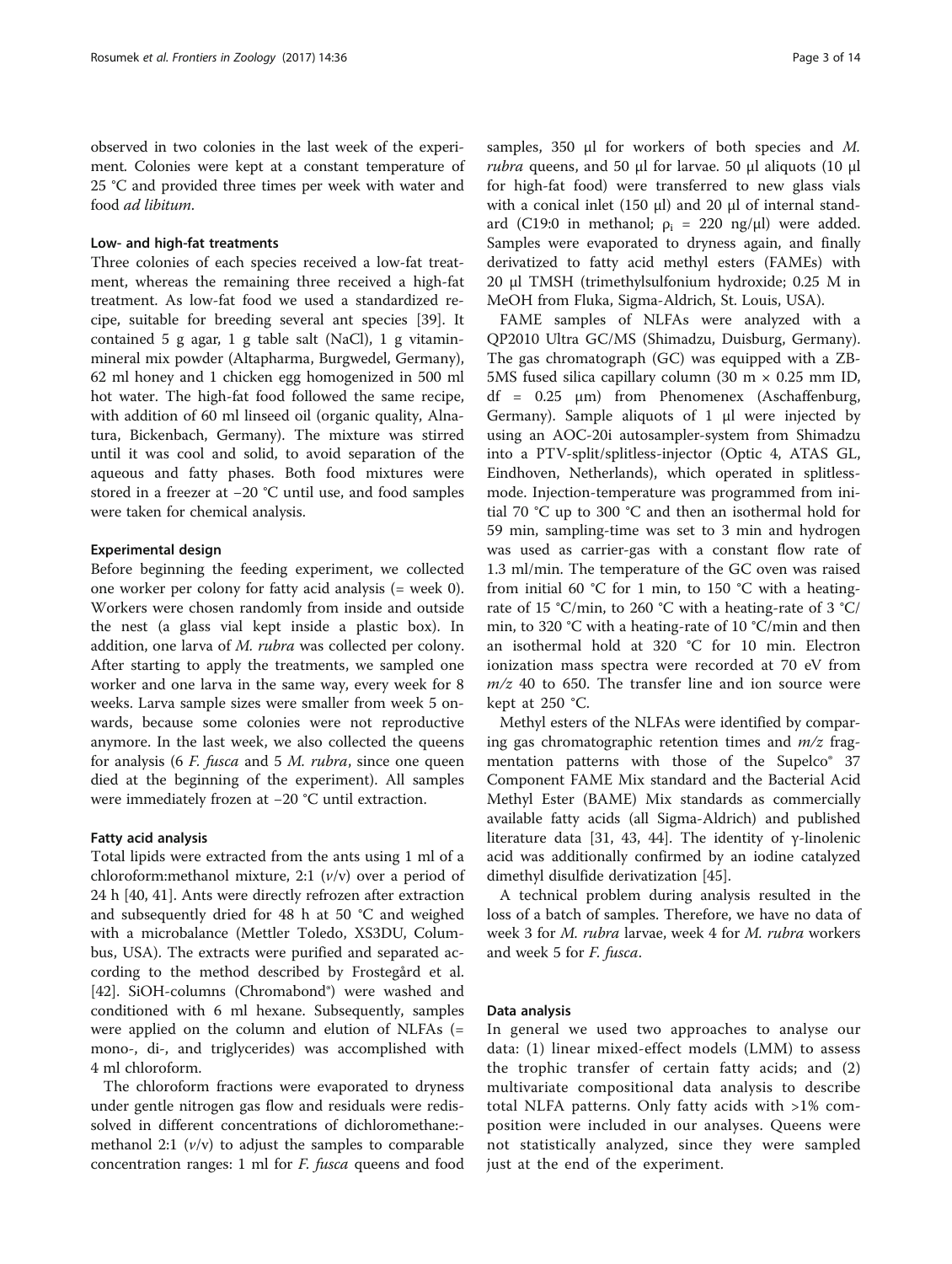We used the absolute amount of NLFAs [μg] standardized by dry weight for ants or fresh weight for food [mg], thus reflecting the relative amounts of NLFAs in comparison to non-lipid components  $[\mu g/mg]$ . We additionally ran the analyses with absolute amounts and dry weight as a cofactor, and results were identical for workers, but different for larvae, due to their distinct dynamics (see S1 in Additional file [1](#page-12-0), and results for larvae).

At first, we correlated the relative amounts of all NLFAs combined (= total NLFAs) with dry weights of larvae and workers of both species using Spearman's rank correlation. For adults, body weight reflects size polymorphism among workers. For larvae, body weight is a better indicator of larval development than the week of sampling, because queens lay eggs continuously during the reproductive time. Dry weights for workers did not differ between treatments and over time, while larval dry weight increased over time (see S2 in Additional file [1\)](#page-12-0). Since time and size were correlated for larvae ( $\rho_S$  = 0.63,  $p \lt 0.001$ ), we ran separated LMMs for each factor, with dry weight normalized by squareroot transformation.

We statistically tested relative amounts of total NLFAs and of the three most abundant fatty acids (C16:0, C18:0, C18:1n9). We also tested a specific dietary NLFA (C18:2n6), which occurred in higher concentration in the high-fat diet, and was not conspicuously synthesized by the ants. We did not test the amounts of the other two specific dietary NLFAs (C18:3n3 and C18:3n6) and show their results only in plots, because both were always zero in the low-fat treatment and non-zero in the high-fat treatment. Remaining NLFAs that occurred only in very small amounts in ants and food and were not tested either.

Effects on relative amounts were tested with linear mixed-effect models (command lme) as implemented in the R package "nlme" [[46\]](#page-13-0) with feeding treatment and time as fixed factors and colony ID as random factor for each species separately. We checked for the normal distribution of the residuals and the homogeneity of variance prior to the analyses and transformed the data if necessary (see S3 in Additional file [1](#page-12-0) for data transformation). We further investigated the total NLFA amount in M. rubra workers and larvae using a LMM with the same structure as before, but including life stage as a further fixed factor. The difference between workers and larvae was analyzed with a simultaneous test for general linear hypothesis using Tukey pairwise contrasts (package "multcomp"; [[47](#page-13-0)]) of the previous LMM.

We furthermore analyzed whether the overall NLFA composition (i.e. percentages of all fatty acids) of F. fusca, M. rubra workers and M. rubra larvae changed in the different treatments over time. We tested Bray-Curtis similarities (BCS) based on compositional data using

permutational multivariate analysis of variance (PERMA-NOVA; [\[48\]](#page-13-0)) for each species separately. Overall 10,000 permutations were performed with feeding treatment and time as fixed factors and colony ID as random factor. We checked the multivariate homogeneity of group dispersions before with a multivariate Levene's test (PERMDISP; all  $p$  values >0.1; [\[49](#page-13-0)]). These analyses were performed with PRIMER 7.0.12 [[50](#page-13-0)].

Finally, NLFA compositional data were ordinated using principal component analyses (PCA) and according PCA biplots. We compared the differences of the overall NLFA composition in F. fusca and M. rubra who received the high-fat diet during the experimental time. We used the centered log-ratio transformation after replacing zero values to deal with the constant sum constraint of compositional data and make it suitable for PCA (R packages "zCompositions" and "compositions" [[51, 52](#page-13-0)]). PCA biplots were constructed by plotting factor loadings of compounds that significantly contributed  $(p < 0.01)$  to the group separation onto the PCA scatter plots using the R package "vegan" [[53\]](#page-13-0). For a detailed R script of this analysis, see [\[54\]](#page-13-0). LMMs and PCAs were performed with R version 3.3.1 [[55](#page-13-0)].

## Results

#### Fatty acid profiles of food and ants

The neutral lipid fatty acid (NLFA) profiles of ants and their food are summarized in Table [1](#page-4-0) (for full dataset and value ranges, see Additional file [2\)](#page-12-0). The high-fat food had about 40 times more total concentration of NLFAs than the low-fat food. The main component of the high-fat food was C18:3n3, but it also had notably higher amounts of C16:0, 18:0 and C18:2n6. Besides, it contained C:18:3n6, which was entirely absent from the low-fat food.

C16:0, C18:0 and C18:1n9 were the main fatty acids in ants (Table [1](#page-4-0)). C18:1n9 was the main component in all experimental workers and queens. On the other hand, larvae had comparatively high levels of C16:0 and C18:0. Ants from the high-fat treatment exhibited higher amounts of C18:2n6, and were the only ones with detectable levels of C18:3n3 and C18:3n6. Queens had less total NLFAs than workers. Samples were variable, thus the profiles in Table [1](#page-4-0) do not exactly reflect temporal and treatment differences (particularly for the highly variable larvae); these effects are analyzed below.

#### Dynamics of total and individual NLFA amounts

For *F. fusca*, there was no difference between treatments in the total amount of NLFAs (Fig. [1a](#page-5-0), Table [2\)](#page-6-0). C16:0, C18:0, C18:1n9 and total NLFAs increased over time, but with no treatment effect (Fig. [1b-c](#page-5-0), Table [2](#page-6-0)). On the other hand, we observed an increasingly higher amount of C18:2n6 in the high-fat treatment, while it remained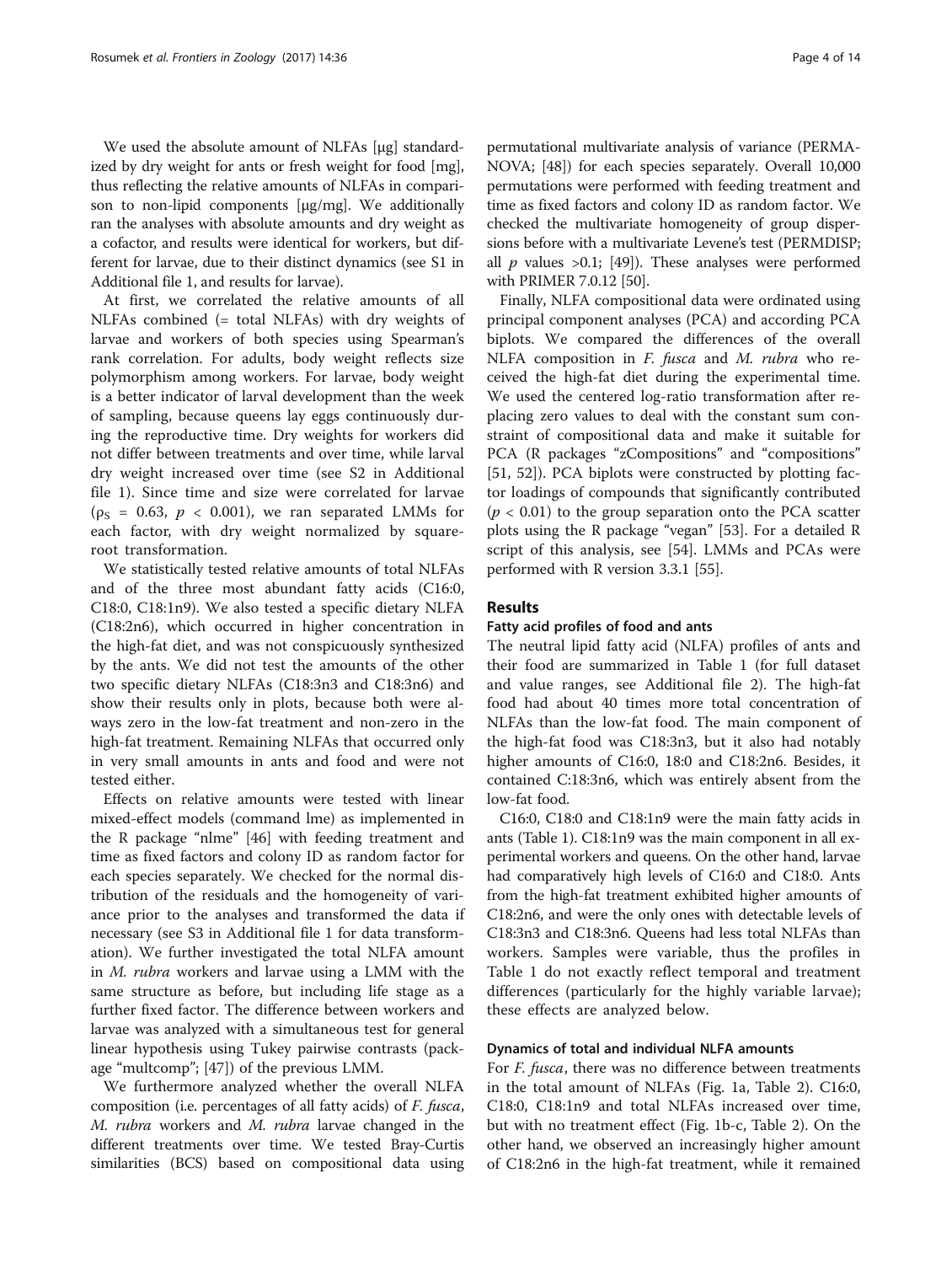<span id="page-4-0"></span>

|  |  |  |  |  |  |  |  | Table 1 - Fatty acid profiles of food and ants at the beginning and end of the experiment |  |
|--|--|--|--|--|--|--|--|-------------------------------------------------------------------------------------------|--|
|--|--|--|--|--|--|--|--|-------------------------------------------------------------------------------------------|--|

|              |          | Formica fusca |        |          |        |                          | Myrmica rubra |          |        |          |        |          | Myrmica rubra larvae |        |        |       | Food       |                |
|--------------|----------|---------------|--------|----------|--------|--------------------------|---------------|----------|--------|----------|--------|----------|----------------------|--------|--------|-------|------------|----------------|
| <b>NLFA</b>  | Week 0   |               | Week 8 |          | Oueens |                          | Week 0        | Week 8   |        |          | Queens |          | Week 0               | Week 8 |        |       |            |                |
|              | $^{+}$   | ٠             | $+$    |          | $^{+}$ | $\overline{\phantom{a}}$ | $^{+}$        |          | $^{+}$ | ٠        | $^{+}$ |          | $^{+}$               |        | $^{+}$ | ä,    | $^{+}$     |                |
| C12:0        | 0.1      | 0.1           | 0.1    | 0.1      | 0.1    | 0.1                      | 0.6           | 0.4      | 0.2    | 0.3      | 0.1    | 0.2      | 3.9                  | 2.4    | 0.4    | 1.0   | $\ddagger$ | $^{\dagger}$   |
| lauric       | (t)      | (t)           | (t)    | (t)      | (t)    | (t)                      | (t)           | (t)      | (t)    | (t)      | (1)    | (t)      | (t)                  | (t)    | (t)    | (t)   | (t)        | (t)            |
| C14:0        | 0.5      | 0.3           | 0.3    | 0.6      | 0.1    | 0.3                      | 1.9           | 1.6      | 0.6    | 0.5      | 0.1    | 0.4      | 8.8                  | 5.0    | 1.2    | 2.7   | t          | t              |
| mystric      | (t)      | (t)           | (t)    | (t)      | (t)    | (t)                      | (1)           | (t)      | (1)    | (1)      | (1)    | (1)      | (1)                  | (1)    | (1)    | (1)   | (t)        | (t)            |
| C16:0        | 59.0     | 40.6          | 95.2   | 129.8    | 25.5   | 30.5                     | 55.7          | 54.0     | 23.1   | 31.3     | 3.0    | 10.3     | 532.7                | 397.1  | 48.9   | 50.1  | 9.2        | 0.8            |
| palmitic     | (25)     | (25)          | (12)   | (18)     | (11)   | (18)                     | (18)          | (18)     | (32)   | (30)     | (26)   | (17)     | (54)                 | (59)   | (33)   | (25)  | (8)        | (32)           |
| C16:1n9      | 4.1      | 0.9           | 2.6    | 4.6      | 0.9    | 2.4                      | 6.7           | 2.6      | 1.1    | 1.8      | 0.1    | 1.6      | 11.3                 | 2.7    | 1.2    | 8.1   | 0.1        | $^{\dagger}$   |
| palmitotelic | (1)      | (t)           | (t)    | (1)      | (t)    | (1)                      | (2)           | (1)      | (1)    | (1)      | (1)    | (3)      | (1)                  | (t)    | (1)    | (4)   | (t)        | (1)            |
| C18:0        | 11.6     | 11.4          | 26.5   | 22.3     | 7.2    | 5.3                      | 13.1          | 17.4     | 7.6    | 7.7      | 1.7    | 1.3      | 242.2                | 209.2  | 29.8   | 23.4  | 6.6        | 0.1            |
| stearic      | (10)     | (12)          | (3)    | (3)      | (3)    | (3)                      | (5)           | (6)      | (15)   | (13)     | (15)   | (3)      | (25)                 | (31)   | (20)   | (12)  | (6)        | (4)            |
| C18:1n9      | 284.7    | 224.6         | 523.7  | 570.3    | 151.4  | 135.4                    | 273.5         | 251.7    | 80.0   | 129.2    | 4.4    | 46.1     | 202.6                | 51.5   | 39.4   | 112.2 | 1.8        | 1.5            |
| oleic        | (64)     | (62)          | (67)   | (78)     | (66)   | (77)                     | (74)          | (74)     | (48)   | (55)     | (26)   | (76)     | (19)                 | (8)    | (27)   | (56)  | (2)        | (59)           |
| C18:2n6      | 0.4      | 0.4           | 4.2    | 0.2      | 3.0    | 0.5                      | 1.3           | 1.6      | 2.4    | 0.3      | 1.1    | 0.4      | 3.2                  | 2.1    | 3.4    | 1.3   | 5.3        | 0.1            |
| linoleic     | (t)      | (t)           | (1)    | (t)      | (1)    | (t)                      | (1)           | (1)      | (2)    | (t)      | (7)    | (1)      | (t)                  | (t)    | (2)    | (1)   | (4)        | (2)            |
| C18:3n3      | $\Omega$ | $\Omega$      | 138.8  | $\Omega$ | 30.8   | $\Omega$                 | 0             | $\Omega$ | 3.9    | $\Omega$ | 3.1    | 0        | $\Omega$             | 0      | 20     | 0     | 80.9       | $^{\dagger}$   |
| a-linolenic  | (0)      | (0)           | (17)   | (0)      | (14)   | (0)                      | (0)           | (0)      | (2)    | (0)      | (18)   | (0)      | (0)                  | (0)    | (14)   | (0)   | (72)       | (1)            |
| C18:3n6      | $\Omega$ | $\Omega$      | 22.5   | $\Omega$ | 9.1    | $\Omega$                 | 0             | $\Omega$ | 1.3    | $\Omega$ | 0.9    | $\Omega$ | $\Omega$             | 0      | 1.7    | 0     | 8.9        | $\Omega$       |
| y-linolenic  | (0)      | (0)           | (3)    | (0)      | (4)    | (0)                      | (0)           | (0)      | (1)    | (0)      | (5)    | (0)      | (0)                  | (0)    | (1)    | (0)   | (8)        | (0)            |
| C20:0        | 0.1      | 0.1           | 0.1    | 0.1      | 0.1    | $\Omega$                 | 0.2           | 0.2      | 0.1    | 0.1      | 0.1    | 0.1      | 0.7                  | 0.6    | 0.2    | 0.1   | t          | t              |
| arachidic    | (t)      | (t)           | (t)    | (t)      | (t)    | (t)                      | (t)           | (t)      | (t)    | (t)      | (t)    | (t)      | (t)                  | (t)    | (t)    | (t)   | (t)        | (t)            |
| Total        | 360.3    | 278.4         | 813.9  | 728.0    | 228.0  | 174.5                    | 353.1         | 329.7    | 120.3  | 171.2    | 14.5   | 60.3     | 1005.5               | 670.6  | 146.3  | 198.9 | 112.8      | 2.6            |
| Sample size  | 3        | 3             | 3      | 3        | 3      | 3                        | 3             | 3        | 3      | 3        | 2      | 3        | 3                    | 3      |        |       | 3          | $\overline{2}$ |

Average amounts are given in µg of NLFA/mg of dry weight (fresh weight for food). Values in brackets are average percentages of the total composition of NLFAs per sample. +: high-fat treatment; −: low-fat treatment; t: detected in trace amount (less than 0.1 μg/mg or 1% of composition)

small in the low-fat treatment (Fig. [1d,](#page-5-0) Table [2\)](#page-6-0). Similarly, C18:3n3 and C18:3n6 increased remarkably in the high-fat treatment, but were never recorded in the low-fat treatment (Figs. [1e-f](#page-5-0)). Formica fusca presented considerable polymorphism (coefficient of variation  $[= CV]$  of dry weights  $= 41\%$ ), but there was no correlation between body size and total NLFA amount  $(\rho_S = -0.06, p = 0.66).$ 

For M. rubra, the amounts of C18:2n6, C18:3n3 and C18:3n6 also increased in the high-fat treatment, and the last two NLFAs were completely absent in the lowfat treatment (Fig. [2d-f](#page-7-0), Table [2\)](#page-6-0). No time effect was observed for C18:2n6 in this species. There was no treatment effect in C16:0, C18:0, C18:1n9 and total NLFAs, but, opposite to *F. fusca*, we observed an overall decrease over time (Figs. [2a-b](#page-7-0), Table [2\)](#page-6-0). Myrmica rubra workers varied less in size (CV of dry weights  $= 17\%$ ) and, again, no correlation was found between body size and total NLFA amount ( $\rho$ <sub>S</sub> = 0.19, *p* = 0.19).

Myrmica rubra larvae presented more complex dynamics, because they were influenced both by experimental time effect and their developmental stage. Nevertheless, since these variables were correlated, LMM results were similar, except for C18:1n9 (Table [2](#page-6-0)). The increasing trends for C18:2n6, C18:3n3 and C18:3n6 were the same

as in workers (Fig. [3d-f,](#page-8-0) Table [2\)](#page-6-0). Total NLFAs also decreased with time (Fig. [3b](#page-8-0), Table [2](#page-6-0)), but in a higher rate than in workers (Tukey pairwise contrasts,  $z = 4.70$ ,  $p < 0.001$ , for full model see S4 in Additional file [1](#page-12-0)). Larvae from the high-fat treatment had more total NLFAs and C18:1n9 overall during the experiment (Figs. [3a-c](#page-8-0), Table [2](#page-6-0) [A]). However, as larvae increased in dry weight, C18:1n9 actually was higher in the low-fat treatment compared to the high-fat treatment (Table [2](#page-6-0) [B]). There was a strong negative correlation between larval dry weight and relative NLFA amount (Fig. [4;](#page-9-0) Table [2](#page-6-0) [B],  $\rho_S = -0.72$ ,  $p < 0.001$ ). The absolute amount of fat slightly increased with body size, but did not follow the growth in other body components, which resulted in lower concentration of NLFAs in larger and older larvae (Fig. [4\)](#page-9-0). This decrease was mostly due to a decline on saturated fatty acids (C16:0 and C18:0, Table [2](#page-6-0), see S5 in Additional file [1](#page-12-0)). Therefore, young larvae had relatively large fat storages and high ratios of saturated:unsaturated fatty acids, which both decreased during development.

## Dynamics of overall fatty acid composition

The overall NLFA composition of the ants changed over time (Table [3](#page-9-0)). Treatment and time affected the composition of F. fusca and M. rubra larvae. For M.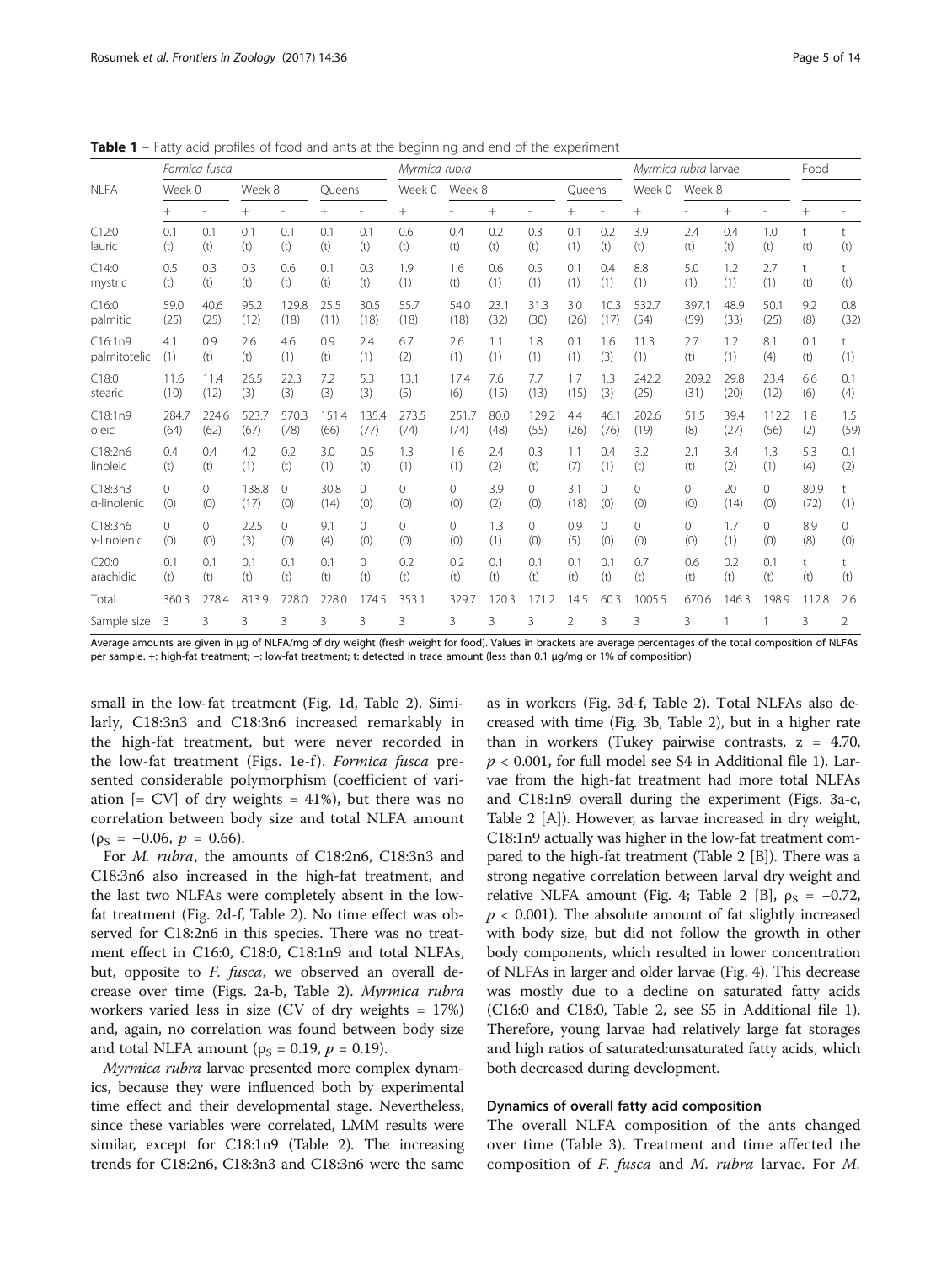<span id="page-5-0"></span>

rubra workers, no effect was found. However, this could be understood when the profile change of the high-fat colonies was analyzed with PCA (Fig. [5\)](#page-10-0). For both species, we noticed a shift in composition over time, mainly driven by the dietary fatty acids. For F. fusca, C18:2n6, C18:3n3 and C18:3n6 altogether had a statistically significant effect on this shift. For M. rubra, only C18:3n3 (the main dietary fatty acid) had a significant effect. The samples from week 8 were particularly odd, showing small proportions of C18:3n3 and C18:1n9 and relatively high proportions of C16:0 and C18:0. One individual from each treatment had unusually low amounts of total fat and oleic acid (below 20 μg/mg and 10% of composition, respectively; see Additional file [2](#page-12-0)), which added significant variation to the results. When week 8 was removed from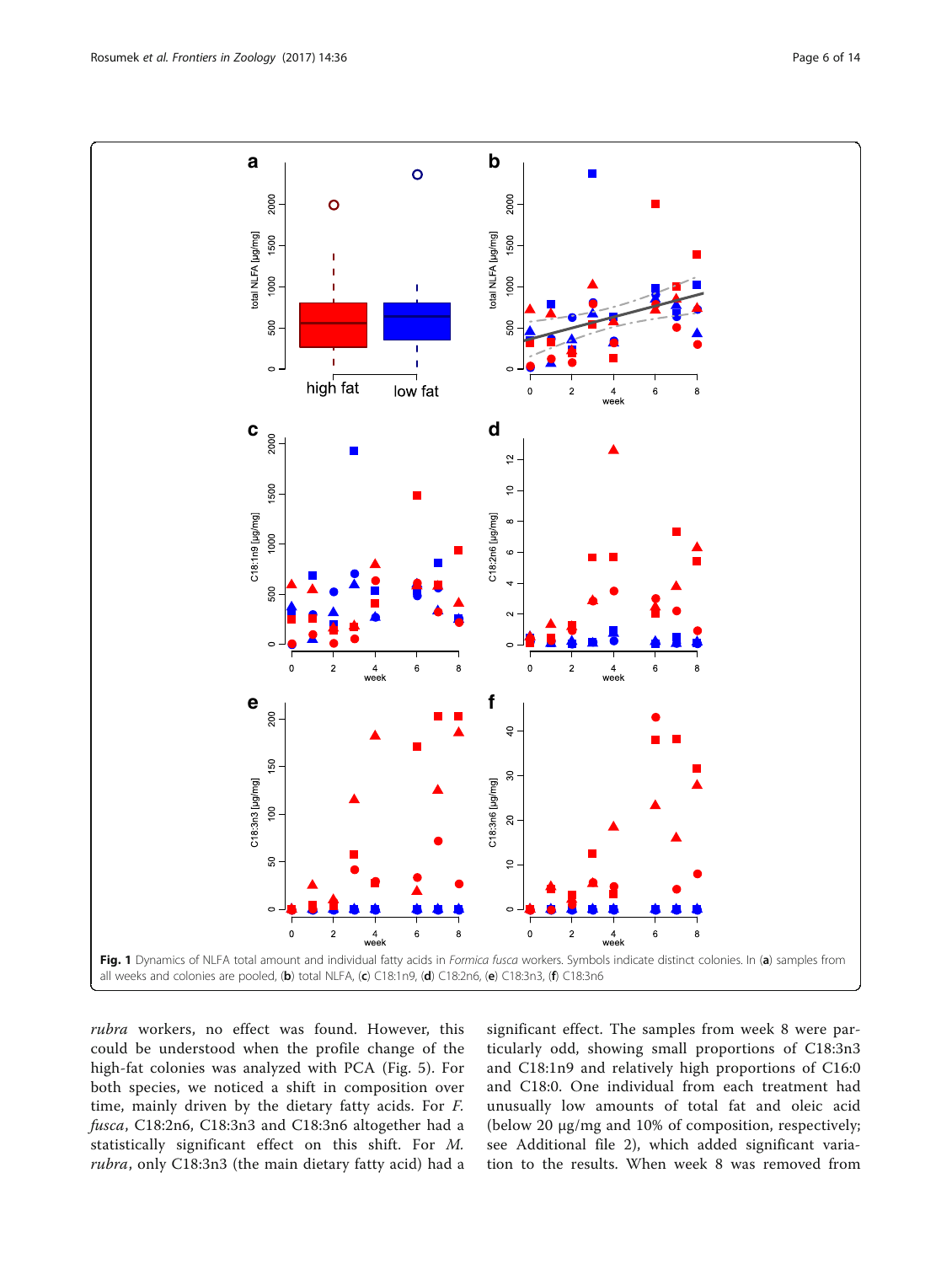<span id="page-6-0"></span>

|                                                                      |                              | Total NLFAs | <b>、 in the internal direct direct direct direct direct direct direct direct direct direct direct direct direct</b> | תושיי<br>ג | C16:0               |       |       | - אינדי אינדי אינדי אינדי אינדי אינדי אינדי אינדי אינדי אינדי אינדי אינדי אינדי אינדי אינדי אינדי אי         | C18:0               |       |       |          | C18:1n9<br>$\frac{1}{2}$ | うりろ   |                      |          | C18:2n6             |       |                  |          |
|----------------------------------------------------------------------|------------------------------|-------------|---------------------------------------------------------------------------------------------------------------------|------------|---------------------|-------|-------|--------------------------------------------------------------------------------------------------------------|---------------------|-------|-------|----------|--------------------------|-------|----------------------|----------|---------------------|-------|------------------|----------|
|                                                                      | $\overleftarrow{\mathrm{o}}$ | $\sqcup$    | trend                                                                                                               | $\Omega$   | $\overline{\sigma}$ | Щ     | trend | $\Omega$                                                                                                     | $\overline{\sigma}$ | Щ     | trend | $\Omega$ | $\overline{\sigma}$      | Щ     | trend                | $\Omega$ | $\overline{\sigma}$ | Щ     | trend            | $\Omega$ |
| F. fusca ( $n = 48$ )                                                |                              |             |                                                                                                                     |            |                     |       |       |                                                                                                              |                     |       |       |          |                          |       |                      |          |                     |       |                  |          |
| Treatment                                                            |                              | 0.12        |                                                                                                                     | 0.74       |                     | 1.39  |       | 0.303                                                                                                        |                     | 0.80  |       | 0.422    |                          | 0.18  |                      | 0.69     |                     | 58.44 |                  | 0.002    |
| Time                                                                 |                              | 15.42       |                                                                                                                     | 0.001      |                     | 22.30 |       | 0.001                                                                                                        |                     | 25.51 |       | 0.001    |                          | 10.52 |                      | 0.002    |                     | 11.66 |                  | 0.002    |
| Treatment x Time                                                     |                              | 0.29        |                                                                                                                     | 0.60       |                     | 0.16  |       | 0.687                                                                                                        |                     | 1.94  |       | 0.171    |                          | 0.84  |                      | 0.37     |                     | 14.97 | nigh∫            | 0.001    |
| Residuals                                                            | 44                           |             |                                                                                                                     |            | 4                   |       |       |                                                                                                              | 4                   |       |       |          | 4                        |       |                      |          | 4                   |       | $\downarrow$ low |          |
| M. rubra ( $n = 48$ )                                                |                              |             |                                                                                                                     |            |                     |       |       |                                                                                                              |                     |       |       |          |                          |       |                      |          |                     |       |                  |          |
| Treatment                                                            |                              | 0.02        |                                                                                                                     | 0.90       |                     | 0.59  |       | 0.484                                                                                                        |                     | 0.02  |       | 0.893    |                          | 0.26  |                      | 0.64     |                     | 29.06 |                  | 0.006    |
| Time                                                                 |                              | 6.34        |                                                                                                                     | 0.016      |                     | 4.60  |       | 0.038                                                                                                        |                     | 9.85  |       | 0.003    |                          | 436   |                      | 0.043    |                     | 2.98  |                  | 0.09     |
| Treatment x Time                                                     |                              | 0.07        |                                                                                                                     | 0.79       |                     | 0.23  |       | 0.634                                                                                                        |                     | 0.01  |       | 0.956    |                          | 0.02  |                      | 0.89     |                     | 2.12  |                  | 0.15     |
| Residuals                                                            | $\overline{4}$               |             |                                                                                                                     |            | 4                   |       |       |                                                                                                              | 4                   |       |       |          | 4                        |       |                      |          | 4                   |       |                  |          |
| M. rubra larvae $[A]$ ( $n = 38$ )                                   |                              |             |                                                                                                                     |            |                     |       |       |                                                                                                              |                     |       |       |          |                          |       |                      |          |                     |       |                  |          |
| Treatment                                                            |                              | 11.08       |                                                                                                                     | 0.029      |                     | 1.36  |       | 0.308                                                                                                        |                     | 3.20  |       | 0.148    |                          | 9.93  |                      | 0.034    |                     | 22.55 |                  | 0.009    |
| Time                                                                 |                              | 12.27       |                                                                                                                     | 0.015      |                     | 9.62  |       | 0.001                                                                                                        |                     | 37.08 |       | 0.001    |                          | 0.46  |                      | 0.502    |                     | 0.09  |                  | 0.765    |
| Treatment x Time                                                     |                              | 0.34        |                                                                                                                     | 0.56       |                     | 0.20  |       | 0.656                                                                                                        |                     | 2.64  |       | 0.115    |                          | 123   |                      | 0.276    |                     | 2.17  |                  | 0.151    |
| Residuals                                                            | 33                           |             |                                                                                                                     |            | 33                  |       |       |                                                                                                              | 33                  |       |       |          | 33                       |       |                      |          | 33                  |       |                  |          |
| M. rubra larvae [B] ( $n = 38$ )                                     |                              |             |                                                                                                                     |            |                     |       |       |                                                                                                              |                     |       |       |          |                          |       |                      |          |                     |       |                  |          |
| Treatment                                                            |                              | 25.78       |                                                                                                                     | 0.001      |                     | 2.05  |       | 0.161                                                                                                        |                     | 2.75  |       | 0.107    |                          | 10.80 |                      | 0.003    |                     | 21.57 |                  | 0.001    |
| Dry weight                                                           |                              | 46.35       |                                                                                                                     | 0.001      |                     | 53.59 |       | 0.001                                                                                                        |                     | 69.50 |       | 0.001    |                          | 0.15  |                      | 0.700    |                     | 0.62  |                  | 0.434    |
| Treatment x Dry weight                                               |                              | 3.36        |                                                                                                                     | 0.076      |                     | 142   |       | 0.241                                                                                                        |                     | 0.05  |       | 0.809    |                          | 4.68  | ${\mathbb T}^\infty$ | 0.038    |                     | 0.06  |                  | 0.802    |
| Residuals                                                            | 33                           |             |                                                                                                                     |            | 33                  |       |       |                                                                                                              | 33                  |       |       |          | 33                       |       | $\downarrow$ high    |          | 33                  |       |                  |          |
| Results of linear mixed-effect models. Trends indicate the direction |                              |             |                                                                                                                     |            |                     |       |       | of significant effects (a < 0.05, in bold). For larvae, [A] = time as a factor, [B] = dry weight as a factor |                     |       |       |          |                          |       |                      |          |                     |       |                  |          |
|                                                                      |                              |             |                                                                                                                     |            |                     |       |       |                                                                                                              |                     |       |       |          |                          |       |                      |          |                     |       |                  |          |

Table 2 Effects of time, treatment and larval dry weight on relative total amount [ug/mg] and individual amounts of fatty acids Table 2 Effects of time, treatment and larval dry weight on relative total amount [μg/mg] and individual amounts of fatty acids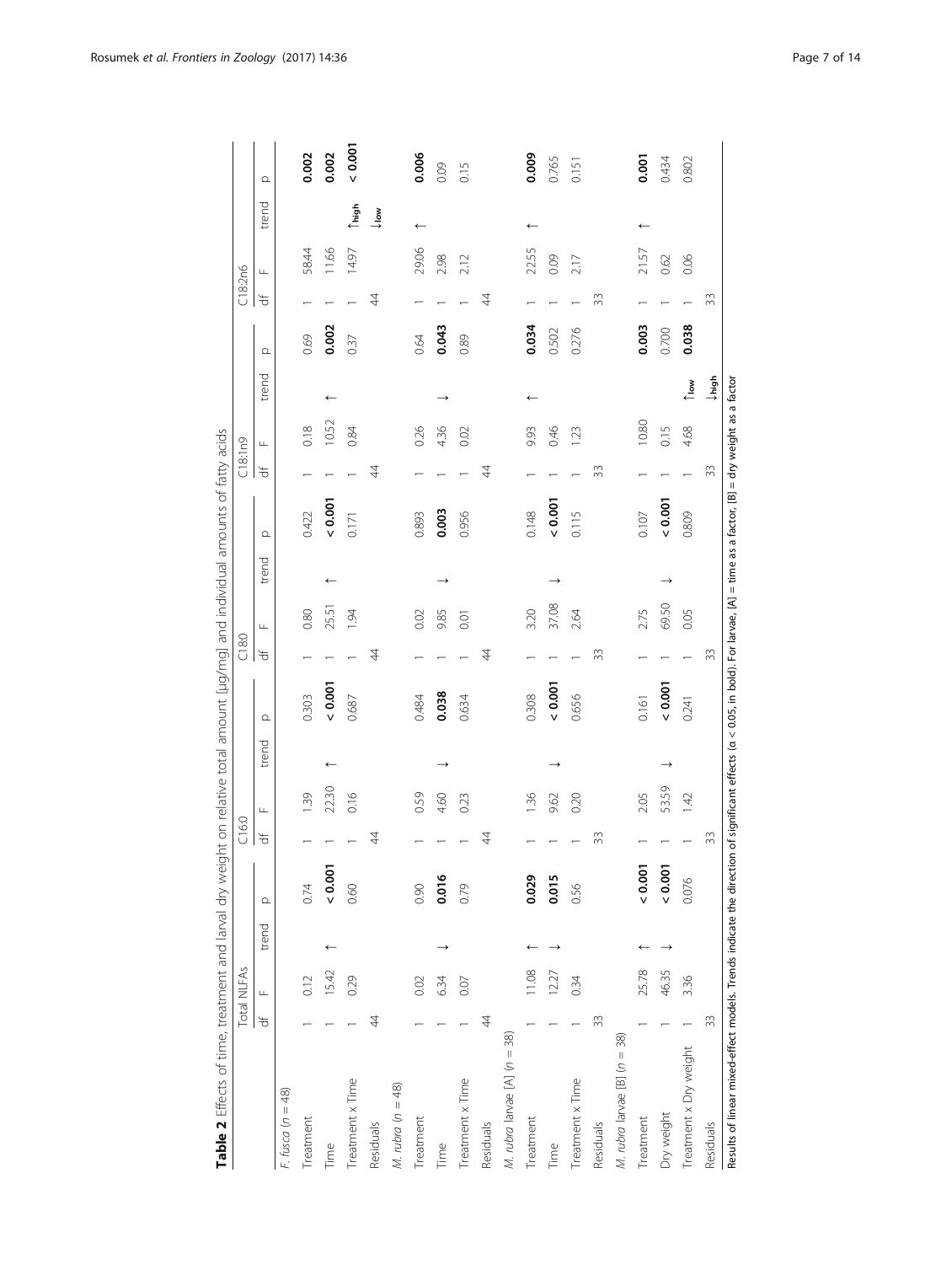<span id="page-7-0"></span>

the PERMANOVA, the treatment effect was noticeable (Table [3](#page-9-0)).

# **Discussion**

# Fatty acid profiles of ants

Several factors influence the fatty acid composition of insects, such as flying activity, life stage, growth, reproductive status, environmental temperature, and diet [[4,](#page-12-0) [30](#page-13-0), [56\]](#page-13-0). Due to this complexity, Stanley-Samuelson et al. [[30\]](#page-13-0) argued against a "typical" insect profile, and

indeed a high variation is found among orders, families, and species [[56, 57](#page-13-0)]. Just a few ant profiles are available in literature: Myrmica incompleta Provancher, 1881 (worker and pupae; [\[58](#page-13-0)]), Lasius claviger (Roger, 1862) (only pupae; [[59\]](#page-13-0)), Myrmica rubra (only the free fatty acid fraction from head extracts; [[60](#page-13-0), [61\]](#page-13-0)) and Polyrhachis dives Smith, 1857 (sun-dried workers cultivated as food; [\[62](#page-13-0)]). These fatty acid profiles are not entirely comparable due to the multitude of goals and methods, but, together with our results, they indicate C18:1n9 as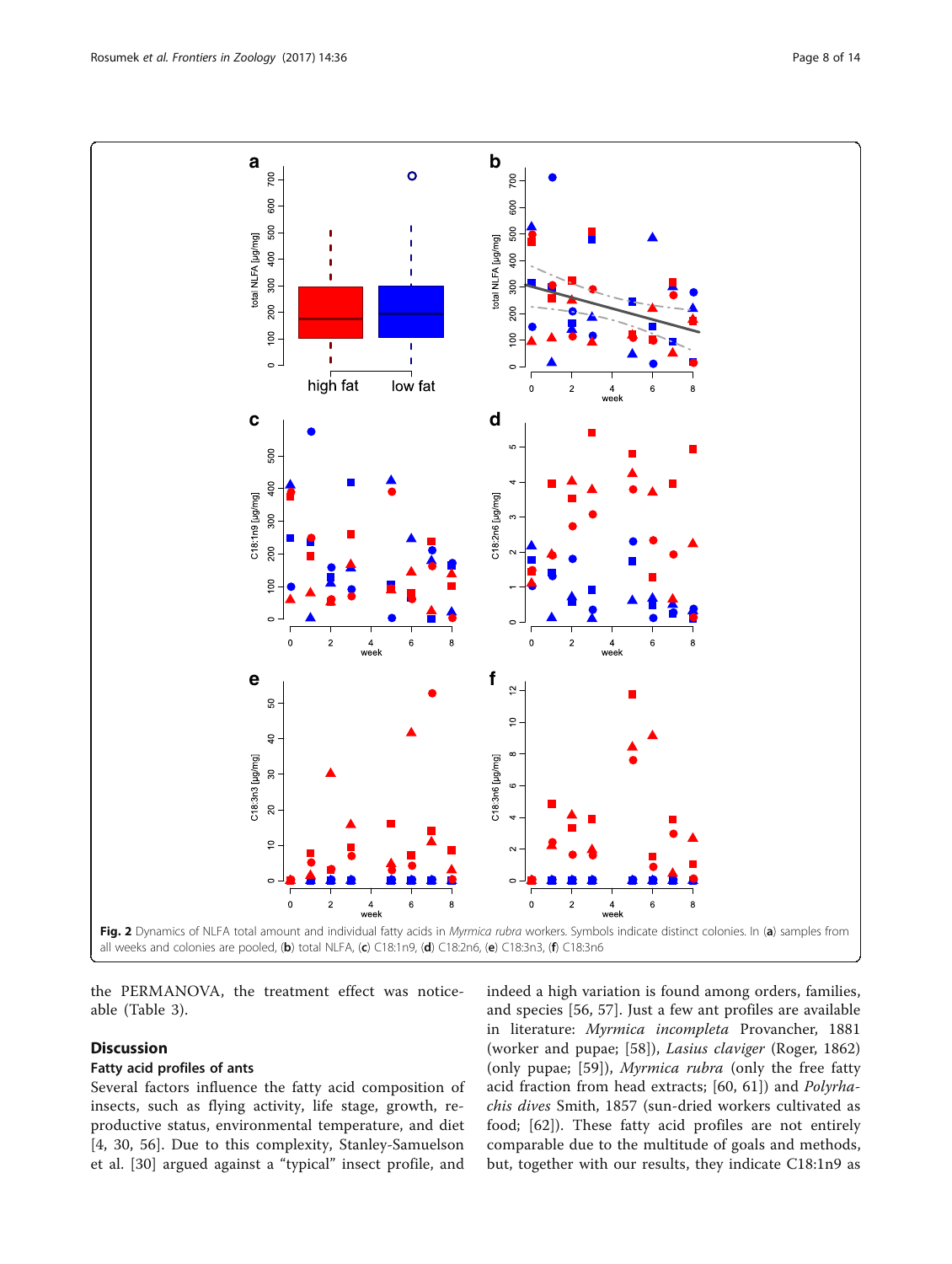<span id="page-8-0"></span>

the predominant NLFA in ant bodies, followed by C16:0 and C18:0. High levels of C18:1n9 are standard for Hymenoptera, but the abundance of other fatty acids varies within the order [\[56](#page-13-0)].

## Dynamics of individual NLFAs and overall composition

Some fatty acids are extensively synthesized de novo by animals, while others are produced in small amounts, or only by certain taxa [[30, 36](#page-13-0)]. In our experiment, the food enrichment with linseed oil allowed us to observe the influence of diet on NLFAs found a priori in high, low and null amounts in ants' bodies. C18:3n3 and C18:3n6 were absent in week 0, and solely recorded in the high-fat treatment during the experiment. This suggests that ants are not able to synthesize them, or only in small doses which are directly incorporated in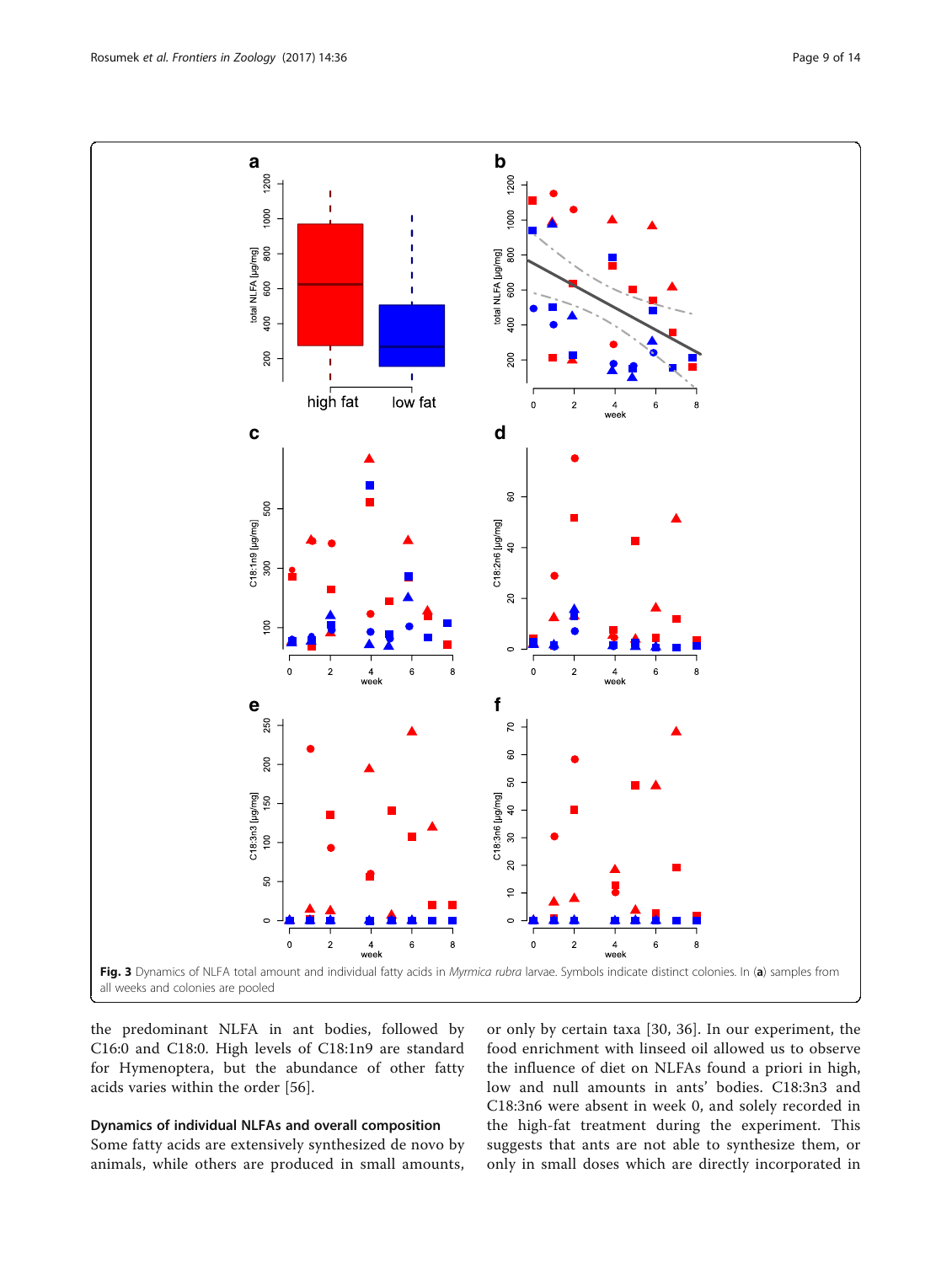the polar lipid fractions (i.e. phospholipids, glycolipids, free fatty acids). The amounts of C18:3n3 and C18:3n6 increased with the time ants fed on the diet, thus their concentration reflects how much/how often the ants consumed a resource. If these NLFAs are neither highly

Table 3 Effects of time and treatment on overall NLFA composition

|                   | df | pseudoF | р       |
|-------------------|----|---------|---------|
| F. fusca          |    |         |         |
| Treatment         | 1  | 8.87    | < 0.001 |
| Time              | 7  | 2.60    | 0.015   |
| Treatment x time  | 7  | 0.91    | 0.543   |
| Residuals         | 32 |         |         |
| M. rubra (week 8) |    |         |         |
| Treatment         | 1  | 2.98    | 0.089   |
| Time              | 7  | 1.44    | 0.197   |
| Treatment x time  | 7  | 0.53    | 0.832   |
| <b>Residuals</b>  | 32 |         |         |
| M. rubra (week 7) |    |         |         |
| Treatment         | 1  | 4.70    | 0.025   |
| Time              | 6  | 1.46    | 0.193   |
| Treatment x time  | 6  | 0.87    | 0.871   |
| Residuals         | 28 |         |         |
| M. rubra larvae   |    |         |         |
| Treatment         | 1  | 22.46   | < 0.001 |
| Time              | 7  | 12.45   | < 0.001 |
| Treatment x time  | 7  | 1.76    | 0.090   |
| Residuals         | 23 |         |         |

PERMANOVA results for overall composition (%) based on Bray-Curtis Similarities. Significant results ( $p < 0.05$ ) are in bold

mobilized nor modified, they should mainly be stored in the fat body when acquired in considerable amounts from the diet, and thus detectable with neutral lipid fatty acid analysis.

C18:2n6 was found in smaller amounts in all samples of the low-fat treatment, but it is not clear whether this fatty acid was synthesized by ants de novo, was obtained from the small amounts in the food, or from the pre-experimental diet. About one third of reported insect species, from five different orders, are able to synthesis C18:2n6, but high interspecific variation was observed within orders [\[35, 36](#page-13-0)]. Regarding the Hymenoptera, C18:2n6 biosynthesis was not observed in the mason bee Osmia lignaria Say, 1837 (Megachilidae) [\[35](#page-13-0)], but it is known from the parasitoid Nasonia vitripennis (Walker, 1836) (Pteromalidae) [[63](#page-13-0)]. Regardless of the actual ability of ants to synthesize C18:2n6, its amounts also increased with the diet and, in F. fusca, over time as well. In M. rubra and its larvae the time effect was not clear.

On the other hand, C16:0, C18:0 and C18:1n9 behaved similarly in both treatments. No treatment effect in C16:0 and C18:0 was noticed, even if they occurred in the high-fat food in levels higher than C18:3n6 and C18:2n6, respectively. Hence, it seems most likely that C16:0, C18:0 and C18:1n9 are synthesized de novo in large amounts from carbohydrates and constantly modified depending on physiological requirements. For example, the physiologically ideal fluidity of the fat body, which changes accordingly with environmental temperature, is achieved through a balanced ratio between saturated and unsaturated fatty acids [[4\]](#page-12-0). Hence, the interplay between β-oxidation and Claisen condensation of these abundant NLFAs should be essential for this mechanism. The lack of a treatment effect on total NLFAs also suggests that, at least under ad libitum feeding conditions, ants have no significant energetic loss due to de novo fatty acid biosynthesis. Thus, ants with a sugar-based diet should not have a disadvantage compared to species that acquire most lipids from the diet. However, this may not be true under conditions with limited resources, and detectable differences in ratios could occur between ants that feed directly on lipids and ants that only synthesize them.

Our multivariate analyses showed that a shift in diet results in an equivalent shift in profile, and this difference was more pronounced when the ants fed longer on that resource (Table 3, Fig. [5\)](#page-10-0). The main drivers of this compositional change were specific dietary NLFAs. Therefore, these profiles represent another way to assess dynamics of resource use or detect differences among species [\[3](#page-12-0), [5, 6](#page-12-0)]. They could be particularly useful when the exact lipid composition of the food is not known, such as in samples collected from the field.

<span id="page-9-0"></span>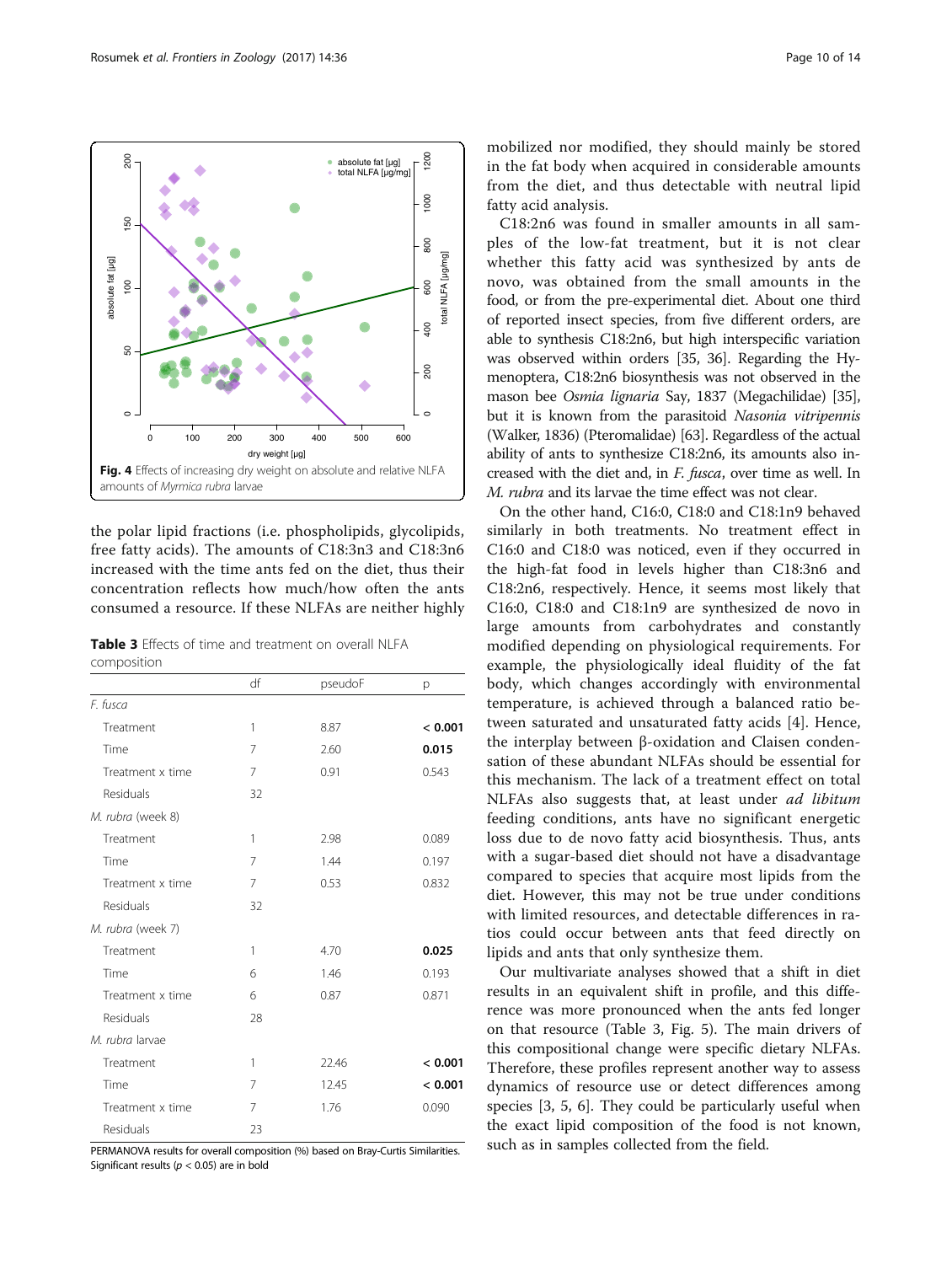<span id="page-10-0"></span>

# Factors affecting NLFA dynamics

Our results point out to several factors that affect lipid metabolism in ants, and could be important from biological and methodological points of view. First of all, one possible caveat of analytical methods that use ants' full body is that the undigested food stored in their crops could bias the results [[20\]](#page-12-0). If this were the case in our experiment, we would expect higher total amount of lipids in ants of the high-fat treatment, and a conspicuous increase during the first week. Also, higher variance should occur in the high-fat treatment, due to the collection of workers with variable crop filling. However, (1) the amount of NLFAs did not differ between treatments, with the exception of larvae (which do not possess a crop; [\[64](#page-13-0)]); (2) we observed linear patterns for total fat and several NLFAs, consistent with lipid storage in the fat body; and (3) variances did not differ between treatments, in all cases (F test; F. fusca – F = 1.01,  $p = 0.97$ , *M. rubra* – F = 1.58,  $p = 0.28$ , larvae –  $F = 1.67$ ,  $p = 0.28$ ). Even if ants had undigested food in their crops, its contribution would have been relatively small. Thus, as far as the dietary component of interest does not occur in very high amounts in the food (e.g. ca. 10% NLFAs in our high-fat diet), full body extraction can be used to investigate the effect of diet in ants. In certain research contexts, however, it might be important to fully eliminate this factor, using a methodological alternative such as dissection of the fat body.

The reproductive status of the colonies influenced fatty acid dynamics. Feeding the brood can negatively affect the amount of fat stored by the workers, as ob-served in Camponotus festinatus (Buckley, 1866) [\[65](#page-13-0)], potentially explaining the decrease of NLFAs in M. rubra. On the contrary, F. fusca colonies were getting closer to reproduction mode during the experiment, and effectively we observed larvae in two colonies at the last week (this reproductive timing was also observed in non-experimental colonies kept in the same conditions). These colonies needed to accumulate reserves to fuel upcoming larval feeding and egg laying. Considering this, it is intriguing that queens of both species displayed a very low amount of fat at the end of the experiment.

We also observed an effect of development in compositions and dynamics of M. rubra larvae. The young larvae had large fat storages and amounts of saturated fatty acids. Earlier in their growth process, they quickly develop other tissues to build more complex organs [\[66](#page-13-0)], resulting in a proportionally smaller amount of NLFAs. The increase in C18:1n9 in the low-fat treatment with development may appear counterintuitive, but this was the only unsaturated NLFA ants were able to synthesize in large amounts. In turn, larvae from the high-fat treatment already received several polyunsaturated NLFAs from the diet. The shift to a more balanced composition between saturated and unsaturated NLFAs might enhance metabolic processes in a more complex body. In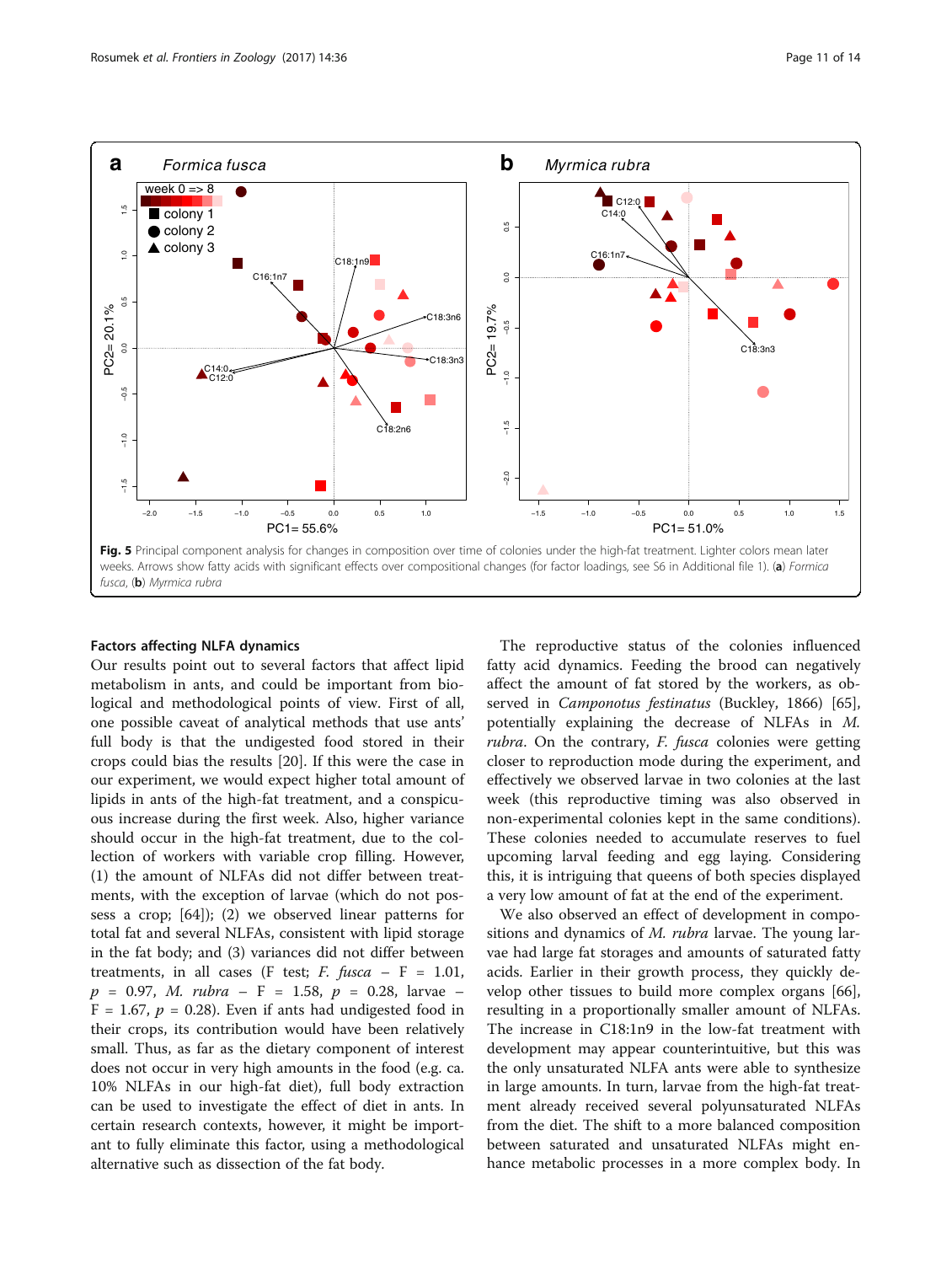contrat to workers, larvae seem to benefit from a highfat diet from which they accumulate slightly more NLFAs. For Solenopsis invicta Buren, 1972 it has been demonstrated that sugars, lipids and proteins are differently allocated among worker subcastes, larvae and queens [\[67](#page-13-0)].

The distinct distribution of nutrients among individuals of a colony is not restricted to different life stages, but also among worker subcastes. Several studies observed higher fat storage in workers that stay inside the nest and take care of the brood (= nurses), and less in workers that spend more time in activities outside the nest (= foragers) [\[67, 68\]](#page-13-0). However, this pattern may not occur in a few species, and no difference was previously found in field samples of F. fusca [[69](#page-13-0)]. In M. rubra, nurse and forager subcastes were identified in laboratory colonies smaller than ours, and their role was related to individual age and size [[70\]](#page-13-0). Differences in worker size were unrelated to total amount of fat for both species in our data. Individual variation in fat storages could indicate behavioral subcastes, but it was the same in the reproductive M. rubra and the non-reproductive F. fusca (CV of NLFA total amounts for all samples = 72% in both species). Thus, we found no evidence for considerable differences in lipid storage across behavioral or morphological subcastes within these species, under our experimental conditions, although these effects may be minute in small colonies and need a specific setup to be detected.

Regardless of the variation across species and life stages in profiles and dynamics, the assimilation of specific dietary NLFAs (C18:2n6, C18:3n3 and C18:3n6) followed the same pattern. Thus, the physiological processes involved in NLFA metabolism should be conserved at least between the subfamilies Formicinae and Myrmicinae, which comprise about three quarters of all valid ant species [[71\]](#page-13-0). It is likely that all ants behave similarly, but this needs to be tested with experiments using species with more diversified feeding behaviors and from more distant branches of the ant tree of life, such as the Ponerinae or Dorylinae [[72\]](#page-13-0).

#### Implications to the study of ant trophic ecology

In trophic ecology, fatty acids can basically be used in two ways: as overall profiles, whose variation indicates differences in diet; and as biomarkers, which indicate specific interactions between organisms [\[3](#page-12-0), [4\]](#page-12-0). Our results suggest that both applications are suitable for ants. Profiles and individual NLFAs observed in ants changed in response to diet, and these shifts became more pronounced over time. Fatty acid analysis can provide a better resource resolution than stable isotopes, in a more quantitative way and representative timeframe

than barcoding of gut DNA [[2\]](#page-12-0). However, these methods are complementary, rather than opposing, and could be coupled with field observations to provide a comprehensive perspective on ant trophic ecology.

The factors affecting NLFA amounts and composition that we observed should also be considered in an ecological context. A representative sample of castes and life stages is recommended if one is interested in detailed trophic ecology of a particular species. For a study at community level, profiles of forager workers sampled at a similar time may be enough to provide comparative information on resource partitioning, although distinct reproduction times could influence amounts and compositions.

In this study, we did not aim to survey prospective biomarkers for natural resources used by ants. However, the three specific dietary NLFAs (C18:2n6, C18:3n3 and C18:3n6) presented chemical properties of suitable biomarkers, as they were not produced by ants (or only in small amounts) and assimilated through direct trophic transfer, with little or no metabolic modification [\[4](#page-12-0)]. They can be found in natural diets of ants, such as in elaiosomes, seeds and other insects, in variable patterns that may allow detection of specific interactions [\[56, 73](#page-13-0), [74](#page-13-0)]. Thus, they are good candidates for trophic markers. Since their assimilation was not affected by species identity, reproductive status or life stage, the biomarker approach seems to be quite promising for ants. Naturally, the actual relevance of these NLFAs would depend on context and occurrence within a community. On the other hand, since C16:0, C18:0 and C18:1n9 are synthesized from carbohydrates in large amounts, and highly modified to attend physiological needs, it would be difficult to relate their amounts to a particular resource or feeding behavior. Further research can provide more fatty acids useful as biomarkers, related to other resources used by ants, which would likely be distinct from the ones suggested for other groups (e.g. C18:1n9 as an indicator of herbivory in Collembola [[5\]](#page-12-0)).

# Conclusions

We showed that ants accumulated fatty acids from their diet via direct trophic transfer, and that both, individual NLFAs and overall profiles reflect their diets. The fat content of the diet had no effect in lipids stored by ants, which shows that they are able to synthesize large amounts of NLFAs from sugars. Other factors such as reproductive status and life stage also affected total amounts and profiles of NLFAs. Specific dietary fatty acids were assimilated independent of species or life stage. Fatty acid analysis is a suitable technique to study feeding behavior of ants, and can become a valuable tool to study ant trophic ecology in the field. To this end, central points to be addressed by future research are which biomarkers are most informative of ant diets in natural communities, and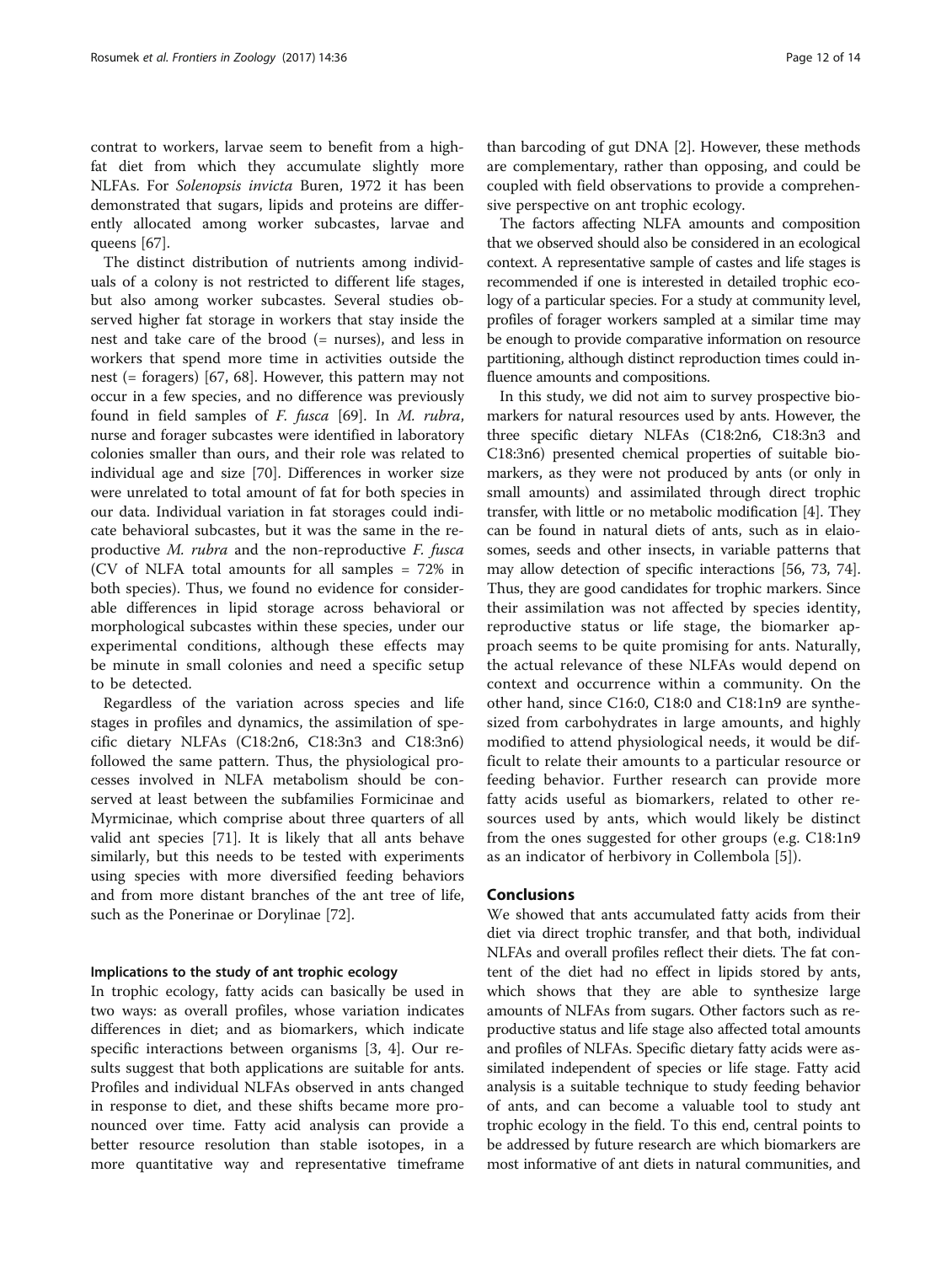<span id="page-12-0"></span>how factors other than diet affect fatty acid dynamics and composition of ant species with distinct life histories.

# Additional files

[Additional file 1:](dx.doi.org/10.1186/s12983-017-0221-1) Supplementary information. (PDF 511 kb) [Additional file 2:](dx.doi.org/10.1186/s12983-017-0221-1) Full dataset. (XLSX 42 kb)

#### Acknowledgements

We thank Cristina Muñoz Sánchez for assisting at laboratory work. We acknowledge support by the German Research Foundation and the Open Access Publishing Fund of Technische Universität Darmstadt.

#### Funding

FBR and AB were supported by PhD scholarships from the Brazilian National Council of Technological and Scientific Development (CNPq) and the German National Academic Foundation (Studienstiftung des deutschen Volkes), respectively. This study was partly funded by the German Research Foundation (DFG; HE 4593/5–1).

#### Availability of data and materials

All data generated or analyzed during this study are included in this published article and its Additional files.

#### Authors' contributions

MH provided the initial idea. FBR, AB and MH designed the experiment. FBR and AB collected the data. AB performed data analyses. All authors discussed the data. FBR drafted the manuscript. All authors contributed to the final manuscript. All authors read and approved the final manuscript.

#### Ethics approval and consent to participate

Not applicable.

#### Consent for publication

Not applicable.

#### Competing interests

The authors declare that they have no competing interests.

#### Publisher's Note

Springer Nature remains neutral with regard to jurisdictional claims in published maps and institutional affiliations.

#### Author details

<sup>1</sup> Ecological Networks, Technische Universität Darmstadt, Schnittspahnstr. 3, 64287 Darmstadt, Germany. <sup>2</sup>Department of Ecology and Zoology, Federal University of Santa Catarina, Campus Trindade, Florianópolis 88040-900, Brazil. <sup>3</sup>Institute of Organismic and Molecular Evolution, Johannes Gutenberg-Universität Mainz, Johannes-von-Müller-Weg 6, 55128 Mainz, Germany.

#### Received: 27 June 2017 Accepted: 3 July 2017 Published online: 13 July 2017

#### References

- 1. Polis GA, Strong DR. Food web complexity and community dynamics. Am Nat. 1996;147:813–46.
- 2. Birkhofer K, Bylund H, Dalin P, Ferlian O, Gagic V, Hambäck PA, et al. Methods to identify the prey of invertebrate predators in terrestrial field studies. Ecol Evol. 2017;7:1942–53.
- 3. Budge SM, Iverson SJ, Koopman HN. Studying trophic ecology in marine ecosystems using fatty acids: a primer on analysis and interpretation. Mar Mammal Sci. 2006;22:759–801.
- Ruess L, Chamberlain PM. The fat that matters: soil food web analysis using fatty acids and their carbon stable isotope signature. Soil Biol Biochem. 2010;42:1898–910.
- 5. Ruess L, Schütz K, Haubert D, Häggblom MM, Kandeler E, Scheu S. Application of lipid analysis to understand trophic interactions in soil. Ecology. 2005;86:2075–82.
- 6. Ferlian O, Scheu S, Pollierer MM. Trophic interactions in centipedes (Chilopoda, Myriapoda) as indicated by fatty acid patterns: variations with life stage, forest age and season. Soil Biol Biochem. 2012;52:33–42.
- 7. Chamberlain PM, Bull ID, Black HIJ, Ineson P, Evershed RP. Collembolan trophic preferences determined using fatty acid distributions and compound-specific stable carbon isotope values. Soil Biol Biochem. 2006;38:1275–81.
- 8. Pollierer MM, Scheu S, Haubert D. Taking it to the next level: Trophic transfer of marker fatty acids from basal resource to predators. Soil Biol Biochem. 2010;42:919–25.
- 9. Ruess L, Häggblom MM, Garcia Zapata EJ, Dighton J. Fatty acids of fungi and nematodes – possible biomarkers in the soil food chain? Soil Biol Biochem. 2002;34:745–56.
- 10. Chamberlain PM, Bull ID, Black HIJ, Ineson P, Evershed RP. Fatty acid composition and change in Collembola fed differing diets: identification of trophic biomarkers. Soil Biol Biochem. 2005;37:1608–24.
- 11. Haubert D, Häggblom MM, Scheu S, Ruess L, Effects of fungal food quality and starvation on the fatty acid composition of Protaphorura fimata (Collembola). Comp Biochem Physiol B Biochem Mol Biol. 2004;138:41–52.
- 12. Haubert D, Langel R, Scheu S, Ruess L. Effects of food quality, starvation and life stage on stable isotope fractionation in Collembola. Pedobiologia. 2005;49:229–37.
- 13. Haubert D, Häggblom MM, Scheu S, Ruess L. Effects of temperature and life stage on the fatty acid composition of Collembola. Eur J Soil Biol. 2008;44:213–9.
- 14. Haubert D, Pollierer MM, Scheu S. Fatty acid patterns as biomarker for trophic interactions: changes after dietary switch and starvation. Soil Biol Biochem. 2011;43:490–4.
- 15. Ruess L, Schütz K, Migge-Kleian S, Häggblom MM, Kandeler E, Scheu S. Lipid composition of Collembola and their food resources in deciduous forest stands – implications for feeding strategies. Soil Biol Biochem. 2007;39:1990–2000.
- 16. Haubert D, Birkhofer K, Fließbach A, Gehre M, Scheu S, Ruess L. Trophic structure and major trophic links in conventional versus organic farming systems as indicated by carbon stable isotope ratios of fatty acids. Oikos. 2009;118:1579–89.
- 17. Ngosong C, Raupp J, Scheu S, Ruess L. Low importance for a fungal based food web in arable soils under mineral and organic fertilization indicated by Collembola grazers. Soil Biol Biochem. 2009;41:2308–17.
- 18. Kaspari M. A primer on ant ecology. In: Agosti D, Majer JD, Alonso LE, Schultz TR, editors. Ants: standard methods for measuring and monitoring biodiversity. Washington, DC: Smithsonian Institution Press; 2000. p. 9–24.
- 19. Agosti D, Majer J, Alonso L, Schultz T, editors. Sampling ground-dwelling ants: case studies from the worlds' rain forests. Perth: Curtin University of Technology; 2000.
- 20. Blüthgen N, Gebauer G, Fiedler K. Disentangling a rainforest food web using stable isotopes: dietary diversity in a species-rich ant community. Oecologia. 2003;137:426–35.
- 21. Davidson DW, Cook SC, Snelling RR, Chua TH. Explaining the abundance of ants in lowland tropical rainforest canopies. Science. 2003;300:969–72.
- 22. Feldhaar H, Gebauer G, Blüthgen N. Stable isotopes: past and future in exposing secrets of ant nutrition (Hymenoptera: Formicidae). Myrmecol. News. 2010;13:3–13.
- 23. Fournier V, Hagler J, Daane K, de León J, Groves R. Identifying the predator complex of Homalodisca vitripennis (Hemiptera: Cicadellidae): a comparative study of the efficacy of an ELISA and PCR gut content assay. Oecologia. 2008;157:629–40.
- 24. Muilenburg VL, Goggin FL, Hebert SL, Jia L, Stephen FM. Ant predation on red oak borer confirmed by field observation and molecular gut-content analysis. Agric For Entomol. 2008;10:205–13.
- 25. Penn HJ, Chapman EG, Harwood JD. Overcoming PCR inhibition during DNA-based gut content analysis of ants. Environ Entomol. 2016;45:1255–61.
- 26. Blüthgen N, Feldhaar H. Food and shelter: how resources influence ant ecology. In: Lach L, Parr CL, Abbott KL, editors. Ant Ecolgy. Oxford: Oxford University Press; 2010. p. 115–36.
- 27. Brandão CRF, Silva RR, Delabie JHC. Neotropical ants (Hymenoptera) functional groups: nutritional and applied implications. In: Panizzi AR, Parra JRP, editors. Insect bioecology and nutrition for integrated Pest management. Boca Raton: CRC Press; 2012. p. 213–36.